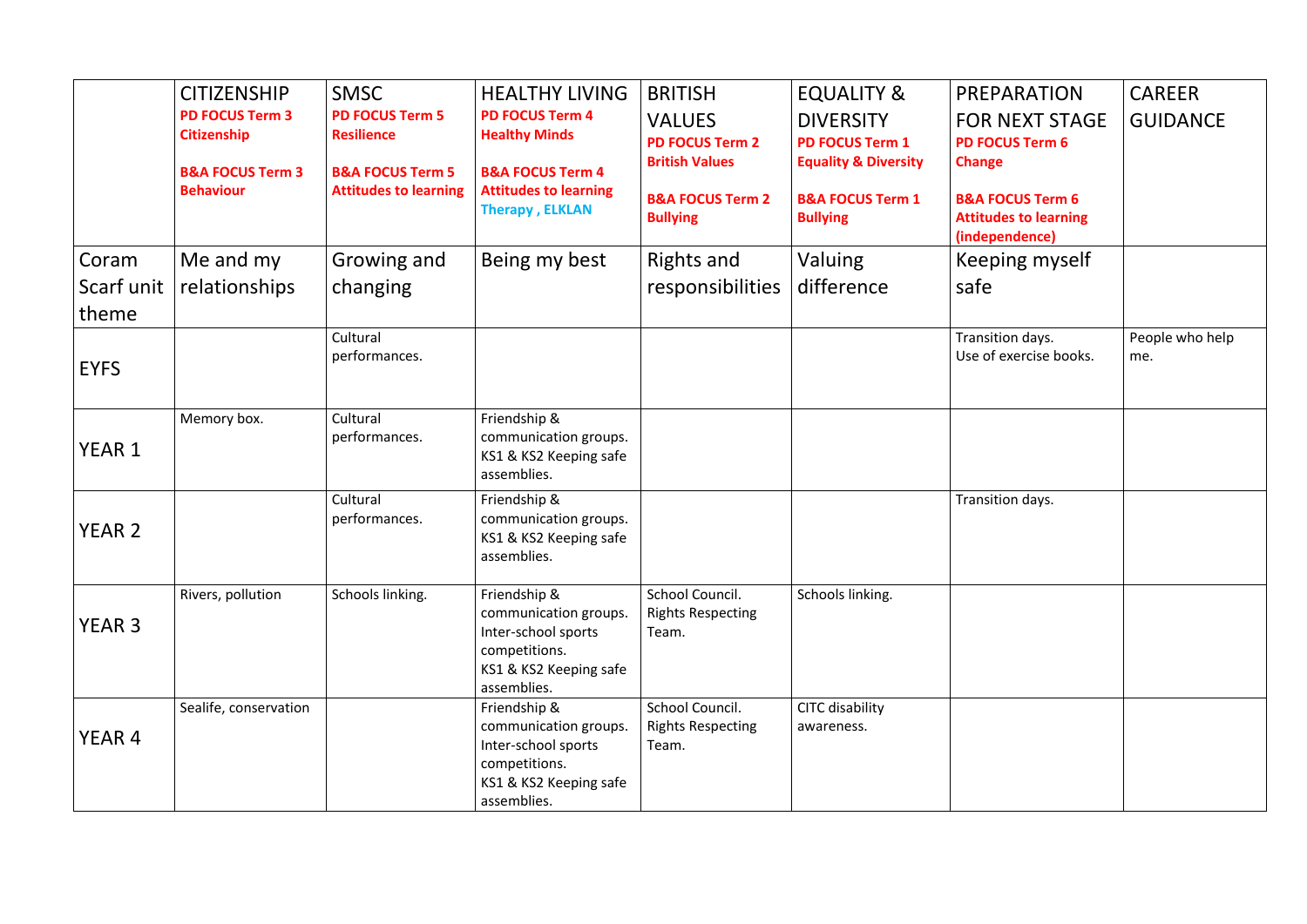|               | Secret garden        | GDPR workshop.        | <b>CITC Healthy Living</b>    | School Council.             |                              | Visitors from industry e.g. |                       |
|---------------|----------------------|-----------------------|-------------------------------|-----------------------------|------------------------------|-----------------------------|-----------------------|
|               |                      | Newswise              | course.                       | <b>Rights Respecting</b>    |                              | woman engineer.             |                       |
| <b>YEAR 5</b> |                      | workshops.            | School nurse.                 | Team.                       |                              |                             |                       |
|               |                      |                       | Friendship &                  |                             |                              |                             |                       |
|               |                      |                       | communication groups.         |                             |                              |                             |                       |
|               |                      |                       | Inter-school sports           |                             |                              |                             |                       |
|               |                      |                       | competitions.                 |                             |                              |                             |                       |
|               |                      |                       | Bike ability.                 |                             |                              |                             |                       |
|               |                      |                       | KS1 & KS2 Keeping safe        |                             |                              |                             |                       |
|               |                      |                       | assemblies.                   |                             |                              |                             |                       |
|               | Year 6               | GDPR workshop.        | School nurse.                 | School Council.             | <b>Premier League</b>        | Transition days at local    | Crucial Crew.         |
| YEAR 6        | responsibilities.    | Assertive mentoring.  | Friendship &                  | <b>Rights Respecting</b>    | <b>Primary Stars</b>         | high schools.               | Visitors from         |
|               |                      |                       | communication groups.         | Team.                       |                              | Staff from new schools      | industry e.g. woman   |
|               |                      |                       | Inter-school sports           |                             |                              | talk to Year 6.             | engineer.             |
|               |                      |                       | competitions.                 |                             |                              | Work with TEMA re. Year     | Visiting secondary    |
|               |                      |                       | KS1 & KS2 Keeping safe        |                             |                              | 7 maths and English.        | schools, talking to   |
|               |                      |                       | assemblies.                   |                             |                              | Drama visits to high        | older students about  |
|               |                      |                       | Bike ability.                 |                             |                              | schools.                    | life after GCSE's.    |
|               |                      |                       |                               |                             |                              | Use of science labs.        |                       |
|               |                      |                       |                               |                             |                              | Crucial Crew.               |                       |
|               |                      |                       |                               |                             |                              | PD sessions based on        |                       |
|               |                      |                       |                               |                             |                              | changes.                    |                       |
|               |                      |                       |                               |                             |                              | Visitors from industry e.g. |                       |
|               |                      |                       |                               |                             |                              | woman engineer.             |                       |
|               |                      |                       |                               |                             |                              | Enterprise.                 |                       |
|               |                      |                       |                               |                             |                              | PGL trip.                   |                       |
|               | Citizen of the week  | Threaded through      | Daily Mile.                   | Whole school                | Stone wall.                  | <b>Teacher transition</b>   | Development of        |
|               | award.               | curriculum            | Lunch time sports             | assemblies.                 | <b>International Schools</b> | meetings, July.             | ambition through      |
| <b>WHOLE</b>  | RRSA assemblies.     | questioning and       | leaders.                      | <b>International School</b> | Award.                       | Young money financial       | links to jobs related |
| <b>SCHOOL</b> | Global citizenship   | learning              | Sports Mark Gold.             | Award celebrating           | Anti-racial                  | education planning          | to topics studied in  |
|               | through assemblies,  | opportunities.        | SRE curriculum.               | culture.                    | discrimination day.          | framework (leading to       | each year group       |
|               | targeted class       | KS1 & KS2 keeping     | School nurse.                 | Whole school global         | Refugee week.                | financial education         | across the whole      |
|               | activities and whole | safe assemblies.      | Extra-curricular sports       | days.                       | <b>Rights Respecting</b>     | quality mark)               | school curriculum     |
|               | school global days.  | Whole school global   | activities.                   | Whole school local          | Schools Award.               |                             |                       |
|               | Targeted nurture     | days.                 | Commando Joe.                 | history and                 |                              |                             |                       |
|               | groups.              | <b>LOTC</b> (Learning | Whole school resilience       | geography enquiry           |                              |                             |                       |
|               | Ashbury Buds.        | Outside of The        | work.                         | based projects.             |                              |                             |                       |
|               | Reading Buddies.     | Classroom).           | <b>Healthy Schools action</b> | Pupil parliament.           |                              |                             |                       |
|               | New to school        | Commando Joe.         | plan.                         | <b>Rights Respecting</b>    |                              |                             |                       |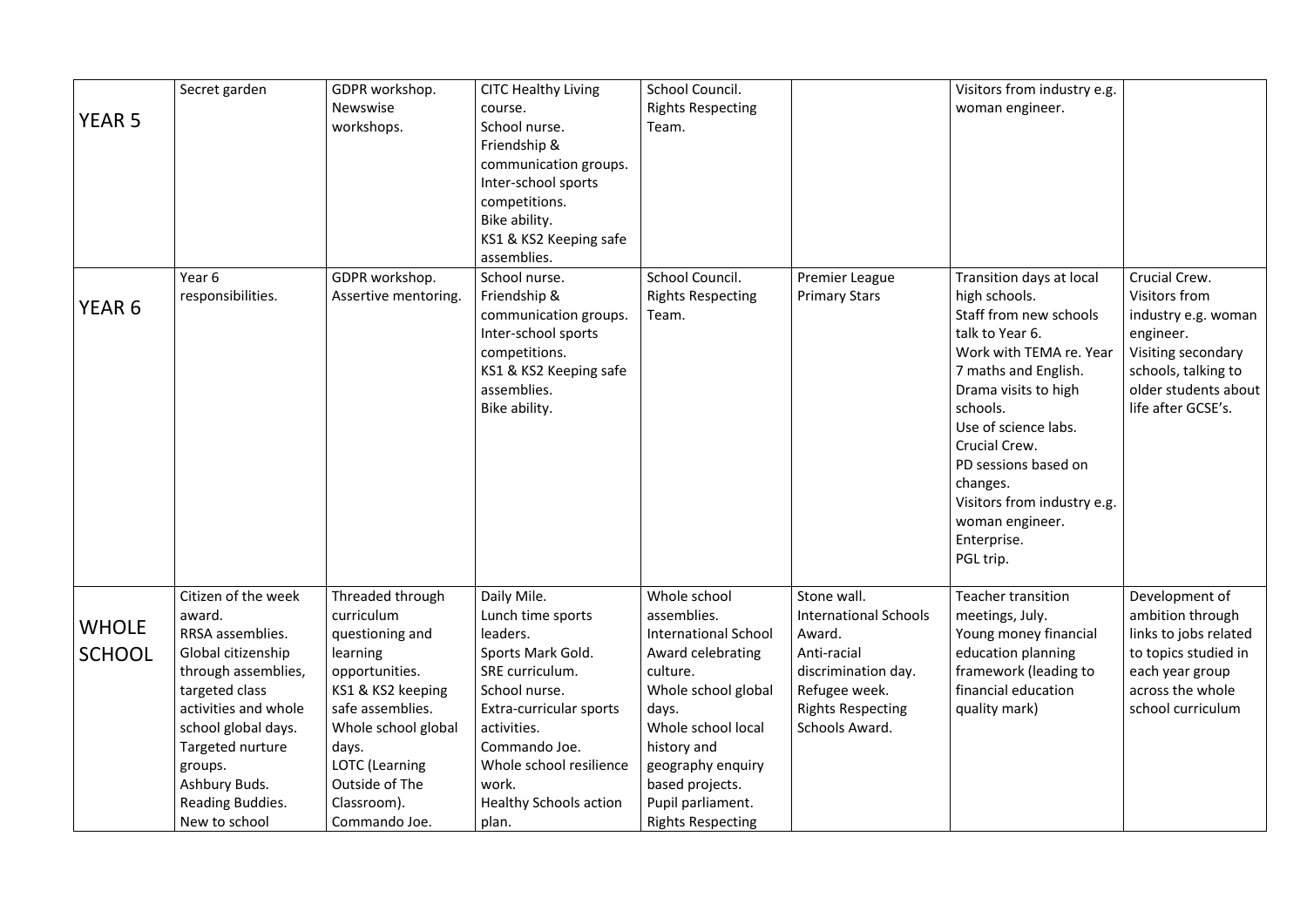| budding scheme.                                                                                                                                                                             | <b>RRSA (Rights</b>                                                            | Child friendly acceptable | School Award. |  |
|---------------------------------------------------------------------------------------------------------------------------------------------------------------------------------------------|--------------------------------------------------------------------------------|---------------------------|---------------|--|
| Whole school                                                                                                                                                                                | <b>Respecting School</b>                                                       | use of internet class     |               |  |
| fundraising activities                                                                                                                                                                      | Award).                                                                        | agreements.               |               |  |
| e.g. children in need,<br>comic relief, wood-<br>street mission,<br>Manchester dogs<br>home etc.<br>Community events<br>e.g. choir to old<br>peoples home.<br>Whole school big<br>clean up. | Class and playground<br>charters.<br>Whole school arts<br>day.<br>Poetry week. | Sports day.               |               |  |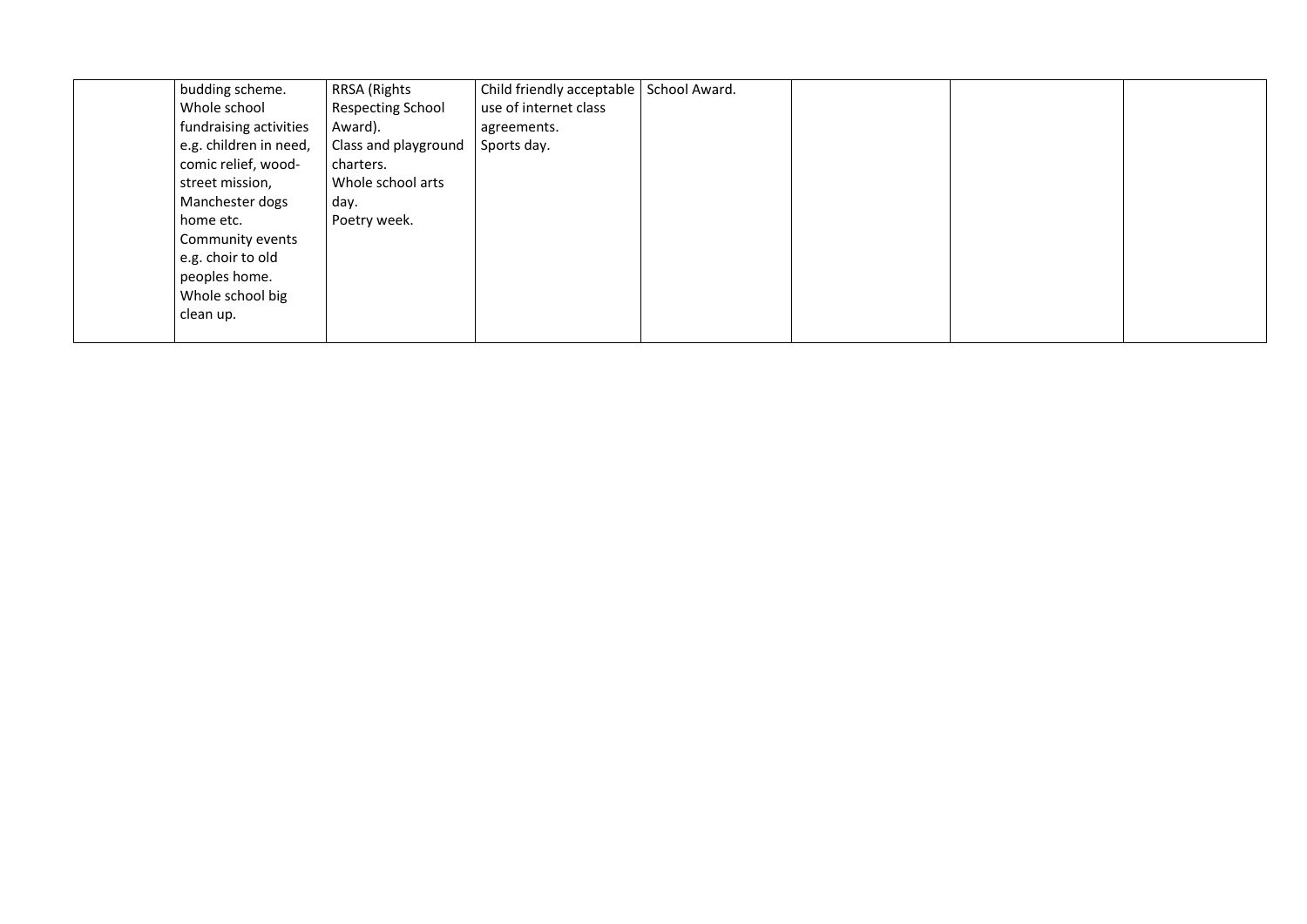|                     | <b>ATTITUDES TO</b>                                                                                                                             | <b>BULLYING</b>                                                                                                                                      | <b>BEHAVIOUR</b>                                                                                                                            | PARENTAL                                                                                                                                                          |
|---------------------|-------------------------------------------------------------------------------------------------------------------------------------------------|------------------------------------------------------------------------------------------------------------------------------------------------------|---------------------------------------------------------------------------------------------------------------------------------------------|-------------------------------------------------------------------------------------------------------------------------------------------------------------------|
|                     | LEARNING                                                                                                                                        |                                                                                                                                                      |                                                                                                                                             | UNDERSTANDING                                                                                                                                                     |
|                     |                                                                                                                                                 |                                                                                                                                                      |                                                                                                                                             | <b>CIRRICULUM</b>                                                                                                                                                 |
| <b>EYFS</b>         | Rainbow challenge- independent<br>leaders of learning challenge<br>Rockets chart                                                                | Class assemblies related to issues<br>that arise.<br>Talking about how actions make<br>children feel.                                                | -relating behaviour to values and rights<br>-carpet expectations- behaviour for<br>learning constant across EYFS                            | Interactive use of tapestry.<br>Phonics & guided reading p<br>sessions.<br>Pre nursery stay, play and I<br>sessions.<br>EYFS assembly.                            |
| YEAR 1              | Rainbow challenge                                                                                                                               |                                                                                                                                                      |                                                                                                                                             | Parent phonics sessions.<br>Introduction to Year 1 pare<br>meeting.                                                                                               |
|                     | Pen licence                                                                                                                                     |                                                                                                                                                      |                                                                                                                                             | Parent phonic sessions.                                                                                                                                           |
| <b>YEAR 2</b>       |                                                                                                                                                 |                                                                                                                                                      |                                                                                                                                             | Sats meeting.                                                                                                                                                     |
|                     | Linking project                                                                                                                                 |                                                                                                                                                      | Linking project                                                                                                                             |                                                                                                                                                                   |
| <b>YEAR 3</b>       |                                                                                                                                                 |                                                                                                                                                      |                                                                                                                                             |                                                                                                                                                                   |
| YEAR 4              |                                                                                                                                                 |                                                                                                                                                      |                                                                                                                                             |                                                                                                                                                                   |
| <b>YEAR 5</b>       |                                                                                                                                                 |                                                                                                                                                      |                                                                                                                                             |                                                                                                                                                                   |
|                     | Assertive mentoring.                                                                                                                            |                                                                                                                                                      | Prefects                                                                                                                                    | SATS meeting.                                                                                                                                                     |
| YEAR 6              |                                                                                                                                                 |                                                                                                                                                      |                                                                                                                                             |                                                                                                                                                                   |
| <b>WHOLE SCHOOL</b> | Whole school resilience work.<br>Whole school growth mind-set<br>work<br>Whole school metacognition<br>work to develop independent<br>learners. | Ashbury Buds.<br>Class and playground charters.<br>Restorative justice.<br>Nurture friendship groups.<br>Nurture social and communication<br>groups. | Whole school pastoral support.<br>Whole school values.<br>Whole school class and playground<br>charter.<br>Ashbury buds.<br>Sports leaders. | Parent evenings.<br>Celebration assemblies.<br>Safer internet parent sessio<br>GDPR parent sessions.<br>Parent access to class page<br>curriculum pages through t |
|                     | RRSA.                                                                                                                                           | <b>Stonewall Bullying Policy</b>                                                                                                                     | Reading buds.                                                                                                                               | website.                                                                                                                                                          |

|            | PARENTAL                                                                                                                                                                                |
|------------|-----------------------------------------------------------------------------------------------------------------------------------------------------------------------------------------|
|            | UNDERSTANDING OF THE                                                                                                                                                                    |
|            | <b>CIRRICULUM</b>                                                                                                                                                                       |
| <b>nts</b> | Interactive use of tapestry.<br>Phonics & guided reading parent<br>sessions.<br>Pre nursery stay, play and learn<br>sessions.<br>EYFS assembly.                                         |
|            | Parent phonics sessions.<br>Introduction to Year 1 parent                                                                                                                               |
|            | meeting.                                                                                                                                                                                |
|            | Parent phonic sessions.<br>Sats meeting.                                                                                                                                                |
|            |                                                                                                                                                                                         |
|            |                                                                                                                                                                                         |
|            |                                                                                                                                                                                         |
|            |                                                                                                                                                                                         |
|            |                                                                                                                                                                                         |
|            | SATS meeting.                                                                                                                                                                           |
|            | Parent evenings.<br>Celebration assemblies.<br>Safer internet parent sessions.<br>GDPR parent sessions.<br>Parent access to class pages and<br>curriculum pages through the<br>website. |